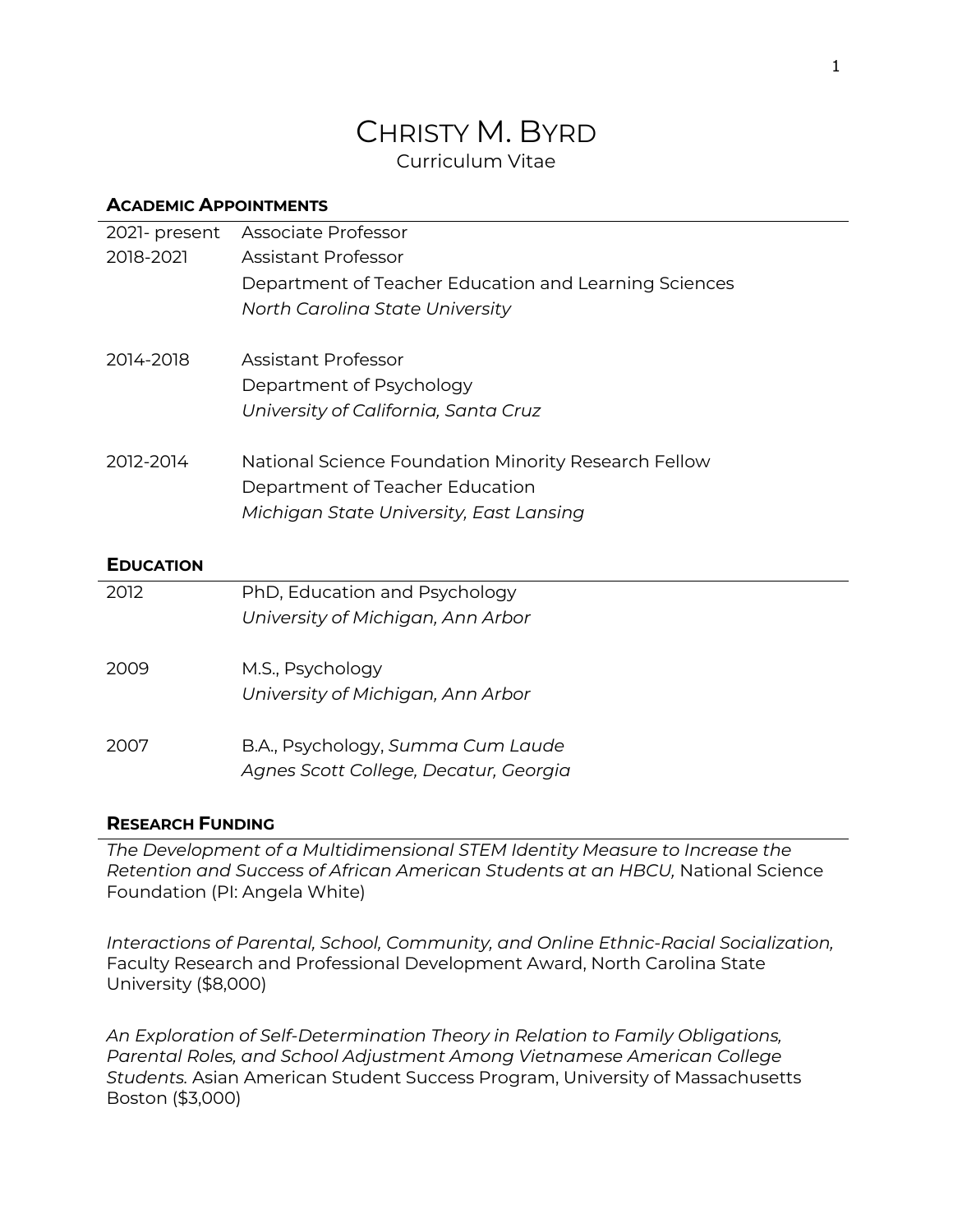Collaborator, *A Lifespan Conceptual Model of Ethnic-Racial Identity.* National Science Foundation Workgroup Proposal (PI: Esther Calzada; \$34,969)

*Validation of a Measure of School Racial Climate - Postsecondary Measure.* 2016- 2017 New Faculty Research Grant, University of California, Santa Cruz (\$2,000)

*Validation of a Survey of School Racial Climate.* 2015-2016 New Faculty Research Grant, University of California, Santa Cruz (\$2,000)

*Reducing the Impact of Microaggressions by Reporting through a Mobile App: A Pilot Study*. 2014-2015 New Faculty Research Grant, University of California, Santa Cruz (\$2,000)

#### **OTHER GRANTS**

*How Contexts of Ethnic-Racial Socialization Shape the Development of Ethnic-Racial Identity in Adolescents of Color*. Submitted 2019. National Science Foundation (PI, \$401,632). *Not funded.*

*ECR EIE DCL: Understanding STEM Faculty Learning about Equity and Inclusion*. National Science Foundation. Submitted 2019. (PI, \$424,466). *Not funded.*

*CAREER: Participation in Diversity Experiences and STEM Student Success.* National Science Foundation (PI, \$852,485). Submitted 2018. *Not funded.*

*Microaggressions on Campus: Long-Term Relations with Climate Perceptions, Psychological Well-being, and Academic Success.* Submitted 2015. Spencer Foundation (PI, \$49,257). *Not funded.*

#### **RESEARCH PARTNERSHIPS**

2019-present Faculty Fellow, NC State Office of Institutional Equity and Diversity

#### **PUBLICATIONS** (H-INDEX: 16)

- **Byrd, C.M.** (in press). Cycles of development in learning about identities, diversity, and equity. *Cultural Diversity and Ethnic Minority Psychology.*
- Saleem, F., & **Byrd, C.M.** (in press). Unpacking school ethnic-racial socialization: A new conceptual model. *Journal of Social Issues.*
- **Byrd, C.M.** & Legette, K. (in press). School ethnic-racial socialization and adolescent ethnic-racial identity. *Cultural Diversity and Ethnic Minority Psychology*.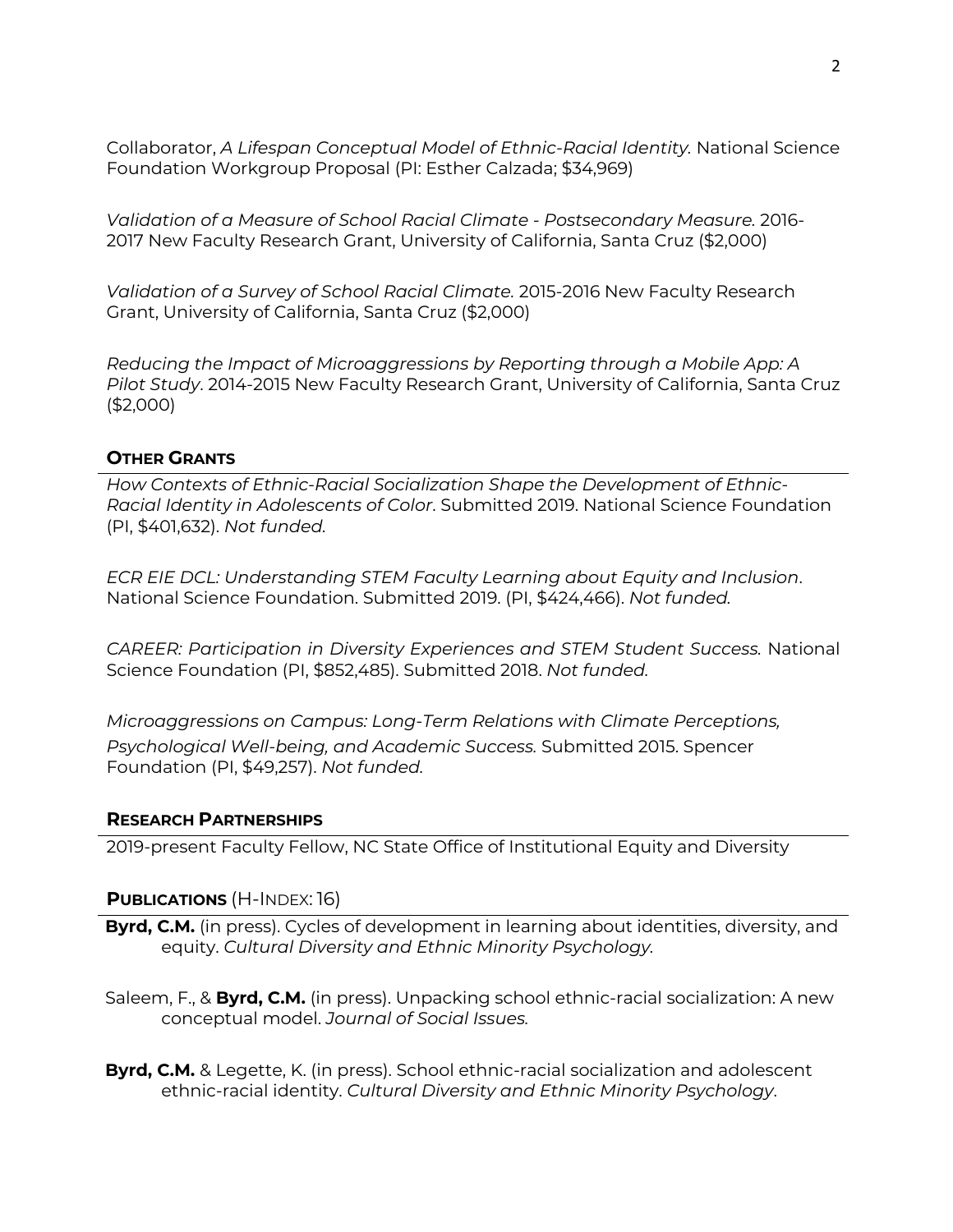- McAvoy, P., Lowery, A., Wafa, N., & **Byrd, C.** (2020). Dining with Democracy: Discussion as informed action. *Social Education, 84*(5), 289-293.
- Gonzalez, M., Kokozos, M., **Byrd, C.M.,** & McKee, K.E. (2020). Critical positive youth development: A framework for centering critical consciousness. *Journal of Youth Development, 15*, 24-43*.*
- Williams, C.D., **Byrd, C.M.**, Quintana, S.M., Anicama, C., Kiang, L., & Umaña-Taylor, A.J.,...Whitesell, N. (2020). A lifespan model of ethnic-racial identity. *Research in Human Development, 17,* 99-129*.*
- Rogers, L. O., Kiang, L., White, L., Calzada, E. J., Umaña-Taylor, A. J., **Byrd, C.**, ... & Whitesell, N. (2020). Persistent concerns: Questions for research on ethnicracial identity development. *Research in Human Development, 17*, 130-153.
- **Byrd, C.M.,** & HaRim Ahn, L. (2020). Profiles of ethnic-racial socialization from family, school, neighborhood, and the internet: Relations to adolescent outcomes*. Journal of Community Psychology*, *48*, 1942-1963.
- **Byrd, C.M**., Rastogi, R., & Elliot, E.R. (2020). Engagement with diversity experiences: A self-regulated learning perspective. In L. Parson & C. C. Ozaki (Eds.)*, Teaching and Learning for Social Justice and Equity in Higher Education: Volume 1.*, p. 137-156. Palgrave Macmillan.
- Gray, D., Hope, E.C., & **Byrd, C.M.** (2020) Why Black adolescents are vulnerable at school and how schools can provide opportunities to belong to fix it. *Policy Insights from the Behavioral and Brain Sciences, 7,* 3-9.
- **Byrd, C.M.**, & Hope, E.C. (2020). Black students' perceptions of school ethnic-racial socialization practices in a predominantly Black school. *Journal of Adolescent Research, 35*, 728-753.
- Farago, F., Davidson, K.L., **Byrd, C.M.** (2019). Ethnic-racial socialization in early childhood: The implications of color-consciousness and colorblindness for prejudice development. In Fitzgerald, H.E., Johnson, D. J., Norder, J., Qin, D. B., Villarruel, F. (Ed.), *Handbook of Children and Prejudice* (p.131-145). Cham, Switzerland: Springer Nature Switzerland AG.
- **Byrd, C.M.** (2019). A measure of school racial socialization and quality of intergroup interactions. *Cultural Diversity and Ethnic Minority Psychology, 25,* 137-15.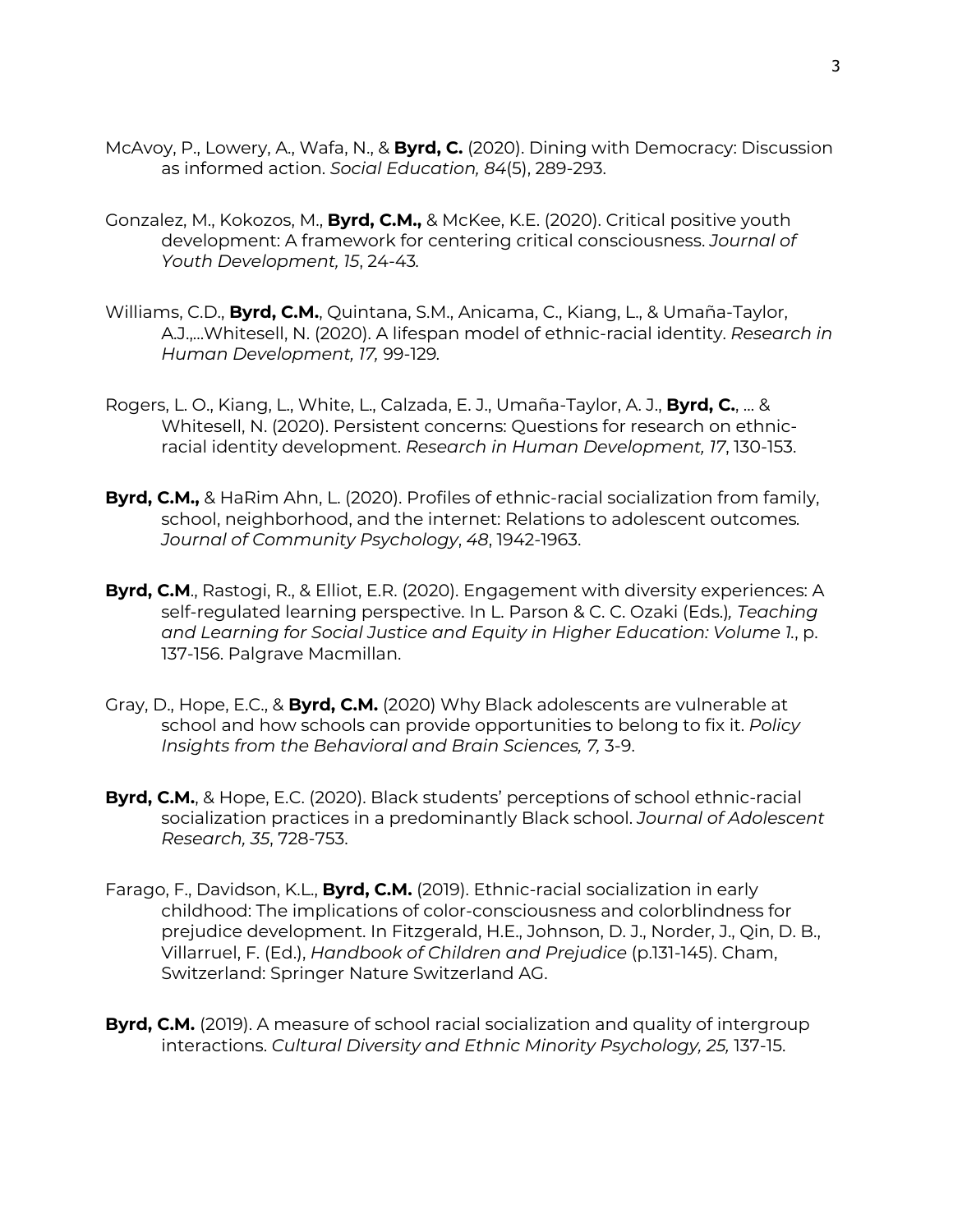- Butler-Barnes, S.T., Leath, S., Williams, A., **Byrd, C.**, Carter, R. and Chavous, T. M. (2018), Promoting resilience among African American girls: Racial identity as a protective factor. *Child Development, 89*, e552-e557.
- Banerjee, M., **Byrd, C.M.**, & Rowley, S.J. (2018). The relationships of school-based discrimination and racial socialization to African American adolescents' achievement outcomes. *Social Sciences, 7*, 208.
- **Byrd, C.M.** (2018). Microaggressions Self-Defense: A role-playing workshop for responding to microaggressions. *Social Sciences*, *7*, 96.
- **Byrd, C.M.** (2017). The complexity of school racial climate: Reliability and validity of a new measure for secondary students. *British Journal of Educational Psychology, 87,* 700-721*.*
- Carter, R., Leath, S., Butler-Barnes, S.T., **Byrd, C.M.**, Chavous, T.M., Caldwell, C H., & Jackson, J.S. (2017). Comparing associations between perceived puberty, samerace friends and same-race peers, and psychosocial outcomes among African American and Caribbean Black girls. *Journal of Black Psychology, 43*, 836-862.
- **Byrd, C.M.** (2016). Does culturally relevant teaching work? An examination from student perspectives. *Sage Open, 6 (3).*
- **Byrd, C.M.**, & Carter Andrews, D. (2016). Variations in students' perceived reasons for, sources of, and forms of in-school discrimination: A latent class analysis. *Journal of School Psychology, 57*, 1-14*.*
- Aldana, A., & **Byrd, C.M.** (2015). School ethnic-racial socialization: Learning about race and ethnicity among African American students. *The Urban Review, 47*, 563- 576.
- Hoggard, L.S., **Byrd, C.M.**, & Sellers, R.M. (2015). The lagged effects of racial discrimination on depressive symptomology and interactions with racial identity. *Journal of Counseling Psychology, 62,* 216-225.
- **Byrd, C.M.** (2015). The associations of intergroup interactions and school racial socialization with academic motivation. *Journal of Educational Research, 108,*  10-21.
- Rouland, K., Matthews, J., **Byrd, C.M.**, Meyer, R.M.L., & Rowley, S. (2014). Culture clash? Interactions between Afrocultural and mainstream cultural styles in classrooms serving African American students. *Interdisciplinary Journal of Teaching and Learning, 4*, 186-202.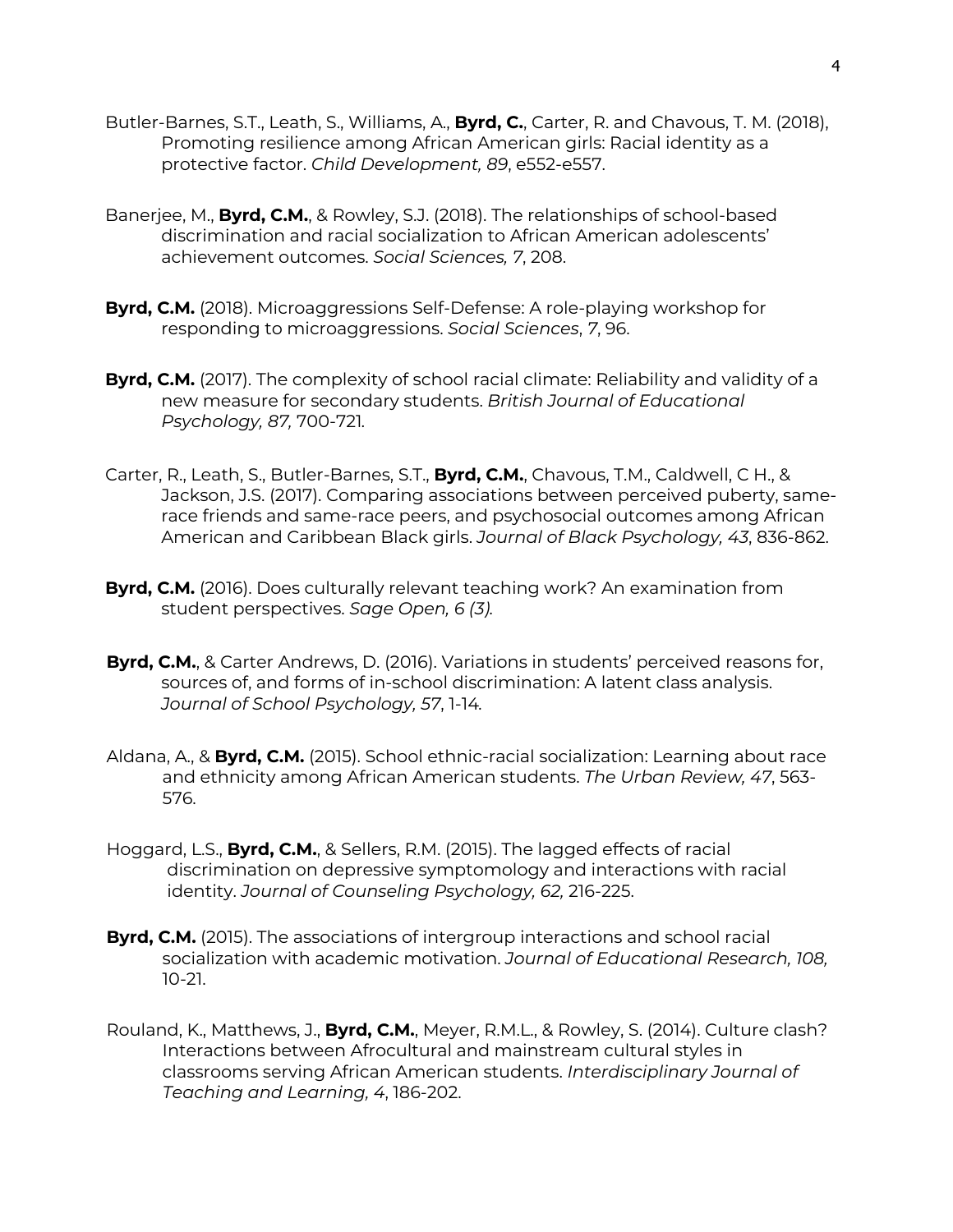- Hoggard, L.S., **Byrd, C.M.,** & Sellers, R. (2012). Comparison of African American college students' coping with racially and non-racially stressful events. *Cultural Diversity and Ethnic Minority Psychology, 18,* 329-339*.*
- **Byrd, C.M.,** & Chavous, T.M. (2012). The congruence between African American students' racial identity beliefs and their academic climates: Implications for academic motivation and achievement. In J.M. Sullivan & A.M. Esmail (Eds.), *African American Identity: Racial and Cultural Dimensions of the Black Experience* (p.345-369)*.* Lanham: Lexington Books.
- **Byrd, C.M.** (2012). The measurement of racial/ethnic identity in children: A critical review. *Journal of Black Psychology, 38,* 3-31*.*
- **Byrd, C.M.,** & Chavous, T.M. (2011). Racial identity, school racial climate, and school intrinsic motivation among African American youth: The importance of person–context congruence. *Journal of Research on Adolescence, 21,* 849-860*.*
- **Byrd, C.M.,** & Chavous, T.M. (2009). Racial identity and academic achievement in the neighborhood context: A multilevel analysis. *Journal of Youth and Adolescence, 38,* 544-559.
- **Byrd, C.M.** (2008). Reading instruction beliefs and practices of early elementary school teachers. *Psi Chi Journal of Undergraduate Research, 13,* 76-85*.*

#### **PAPER PRESENTATIONS**

- **Byrd, C.M.** (July, 2021). *Development of Critical Consciousness Competencies in Diversity Courses.* Paper presented at the APA Division 45 Research Conference.
- Gonzalez, M., **Byrd, C.M.,** & Kokozos, M. (December, 2020). Centering Critical Consciousness in Positive Youth Development: The Example of #PassTheMicYouth. In **C.M. Byrd**, Chair, *Classroom Environments and Understanding the 'Other': Racial and Critical Consciousness Socialization at School.* Symposium to be presented at "Construction of the 'Other': Development, Consequences, and Applied Implications of Prejudice and Discrimination" SRCD Special Topics Meeting, Rio Grande, Puerto Rico. [Conference Rescheduled]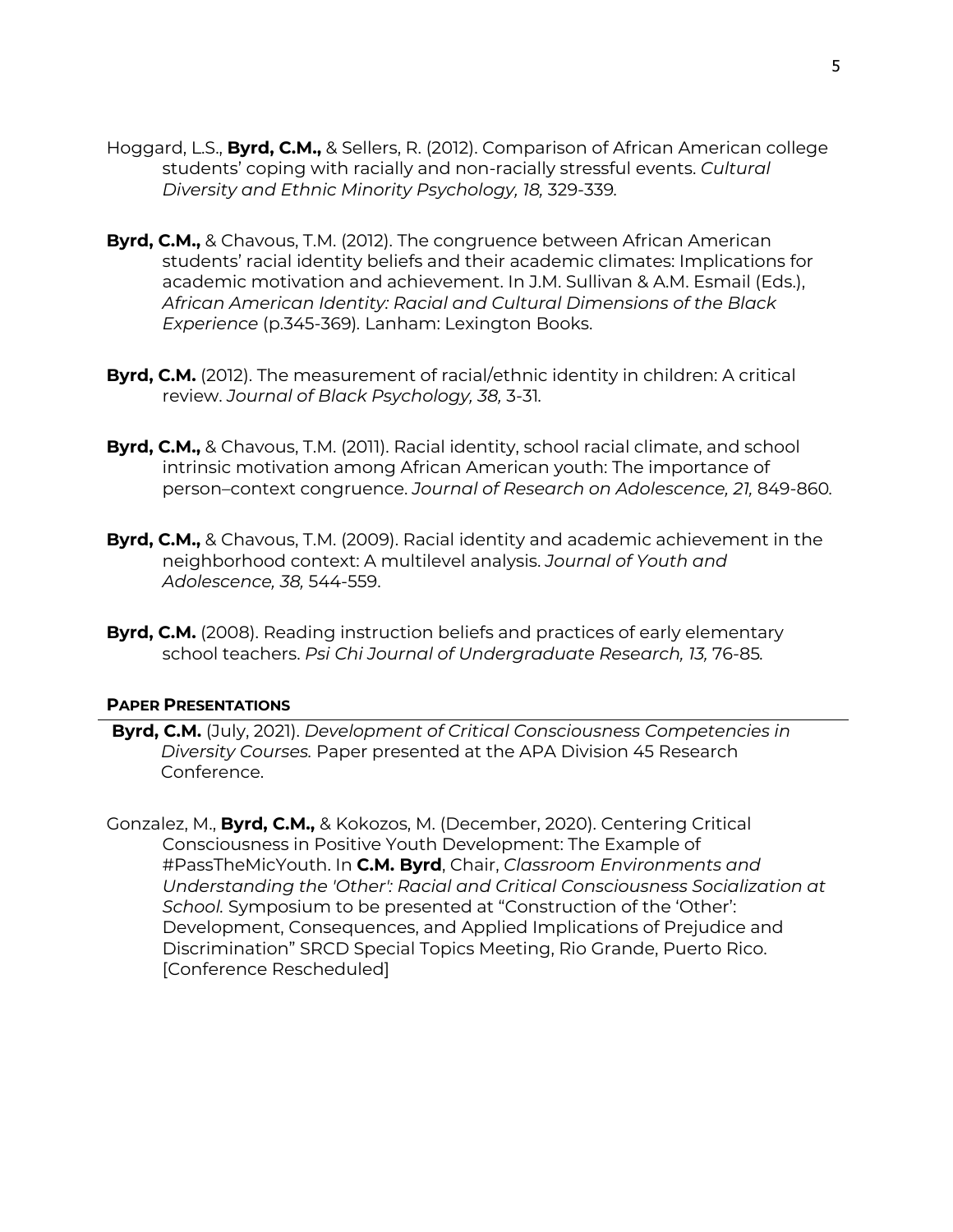- **Byrd, C.M.,** & HaRim Ahn, L. (December, 2020). The Joint Influences of Multiple Contexts of Racial Socialization on Ethnic-Racial Identity and Academic Outcomes. In S. Bhargava & E. Smith, Chairs, *Contextual and Sociocultural Factors Related to Marginalized Youth's Positive Development.* Symposium to be presented at "Construction of the 'Other': Development, Consequences, and Applied Implications of Prejudice and Discrimination" SRCD Special Topics Meeting, Rio Grande, Puerto Rico.
- **Byrd, C.M.,** Riddell, J., & Giles, V. (July 2020). *How Parental and School Socialization about Inequality are Related to Youths' Critical Consciousness.* Paper to be presented at the meeting of the 32<sup>nd</sup> International Conference of Psychology, Prague, Czech Republic [conference postponed].
- Saleem, F., & **Byrd, C.M.** (March, 2020). A Conceptual Model for Unpacking School Ethnic-Racial Socialization. F. Saleem, Chair, *Demystifying the Presence and Impact of Ethnic-Racial Socialization in Schools*. Symposium to be presented at the meeting of the Society for Research on Adolescence, San Diego, CA [conference cancelled].
- Gonzalez, M.E., **Byrd, C.M.**, & Shealy, L. (October, 2019). *#PassTheMicYouth: A Multimedia Program to Amplify Youth Voices.* Paper presented at the NC State Extension Conference, Raleigh, NC.
- **Byrd, C.M.** (August, 2019). School Racial Climate and Racial Socialization*.* In: *Thriving in Academia: Voices from Scholars of Color in Educational Psychology.* Session presented at the meeting of the American Psychological Association. Chicago, IL.
- **Byrd, C.M.** (June, 2019). *Promoting Positive Ethnic-Racial Socialization in Schools and Families.* Interactive discussion at the meeting of the Society for the Psychological Study of Social Issues. San Diego, CA.
- **Byrd, C.M.** (April, 2019). *Methods That Liberate: Quantitative Methods in a Social Justice Framework.* Paper presented at the meeting of the American Educational Research Association. Toronto, ON.
- Gonzalez, M.E., McKee, K.E., & **Byrd, C.M.** (March, 2019*). More Than Just a Seat at the Table: Amplifying Youth Voices in Social Justice Discourses.* Paper presented at the 2019 CRDM Symposium - Dialog 2.0: Social Movements, Online Communication & Transformation, Raleigh, NC.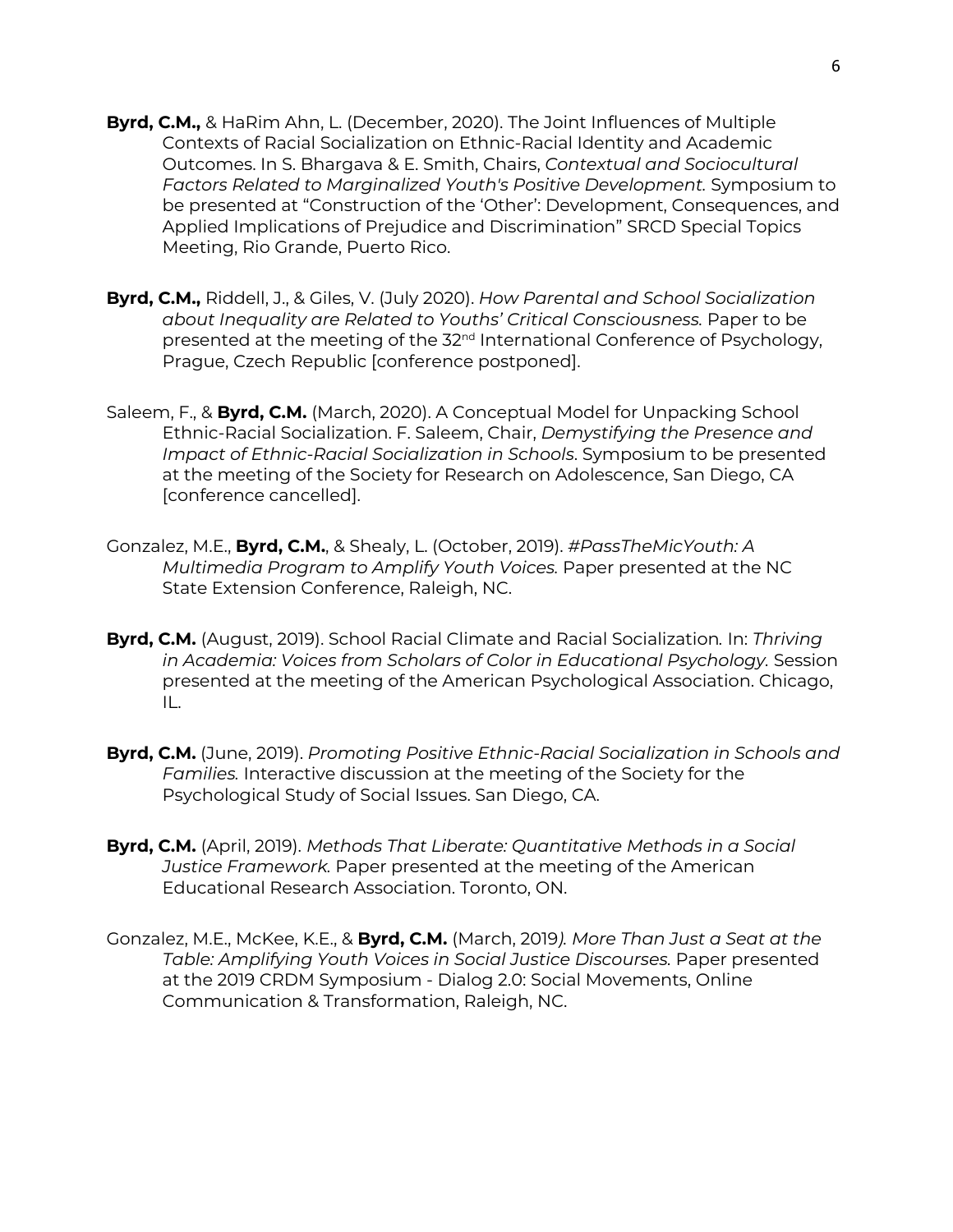- Derlan, C., **Byrd, C. M.** , Quintana, S., Anicama, C., Dyer, J., Umana-Taylor, A. (March, 2019). *A Lifespan Perspective of Ethnic-Racial Identity: Underlying Myths, Conceptual Expansions, and Opportunities for Application.* Paper presented at the meeting of the Society for Research on Child Development. Baltimore, MD.
- **Byrd, C. M.** (August, 2018). *School Racial Socialization and Diversity in STEM*. Paper presented at the University of California Adolescence Science Consortium Summer Institute. Los Angeles, CA.
- **Byrd, C.M.** (May, 2018). *A Thousand Cuts: Racial Microaggressions Are Related to Lower Self-Image Over Time.* Paper presented at the meeting of the Association for Psychological Science. San Francisco, CA.
- **Byrd, C.M.** (July, 2016). *Revisiting Racial Constancy in Adolescents in a "Post-Racial" Society.* Paper presented at the meeting of the Society for Research of the Psychological Study of Culture, Ethnicity, and Race. Stanford, CA.
- **Byrd, C.M.** (April, 2016). Perceptions of intergroup interactions and school racial socialization are associated with psychological and academic outcomes. In C.M. Byrd (Chair), *New Directions in School Racial Climate.* Symposium presented at the meeting of the Society for Research on Adolescence, Baltimore, MD.
- **Byrd, C.M.,** Fonseca, G., Leath, S., Barnes, S., Carter, R., & Chavous, T. (April, 2016). *School Racial Climate and Congruence with Racial Identity for Black and Latino College Students.* Paper presented at the meeting of the Society for Research on Adolescence, Baltimore, MD.
- **Byrd, C.M.** (February, 2016). *Using a Mobile App to Address to Microaggressions on Campus.* Paper presented at the SYNBERC Expanding Potential Workshop, Berkeley, CA.
- **Byrd, C.M.** (January, 2016). *Using a Mobile App to Address to Microaggressions on Campus.* Paper presented at the meeting of NASPA Region IV Northern California Drive-In, Moraga, CA.
- **Byrd, C.M.**, & Carter Andrews, D.J. (April, 2015). *The Importance of Cultural Relevance for All: Secondary Students' Perceptions of Culturally Relevant Teaching.*  Paper presented at the meeting of the American Educational Research Association, Chicago, IL.
- **Byrd, C.M.** (October, 2014). *Supporting Motivation Through a Positive School Racial Climate.* Paper presented at the National Black Child Development Institute, Detroit, MI.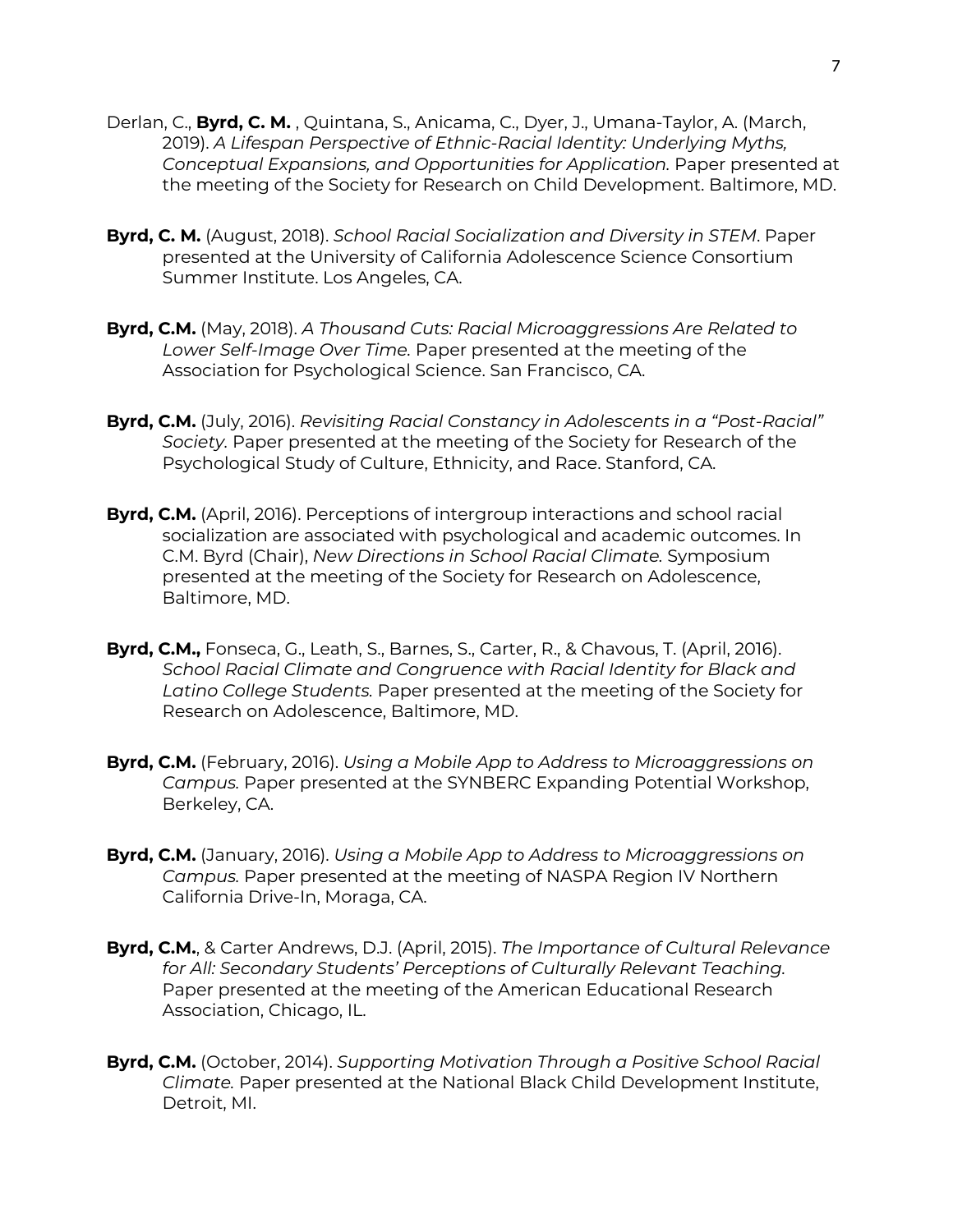- **Byrd, C.M.** (August, 2014). *Initial Validation of a Comprehensive Measure of School Racial Climate*. Paper presented at the meeting of the American Psychological Association, Washington, DC.
- Carter Andrews, D., & **Byrd, C.M.** (April, 2014). Multiracial students' perceptions of schooling in a predominantly White high school: Examining (racial) microaggressions through a quantitative analysis. In C. Grant (Chair), *Where Do We Place Our Children? Students of Color in Predominately White High School Settings.* Symposium presented at meeting of the American Educational Research Association, Philadelphia, PA.
- **Byrd, C.M.** & Aldana, A. (March, 2014). The content and frequency of school racial socialization in a predominantly Black school. In A. Francois (Chair), *Understanding Race and Context in School Settings.* Symposium presented at the meeting of the Society for Research on Adolescence, Austin, TX.
- **Byrd, C.M.**, & Carter Andrews, D.J. (November, 2013). *Hearing Students' Voices about Multicultural Education Practices.* Paper presented at the meeting of the National Association of Multicultural Education, Oakland, CA.
- **Byrd, C.M.**, & Carter Andrews, D.J. (August, 2013*). Variations in Perceived Sources and Reasons for Discrimination: A Cluster Analysis.* Paper presented at the meeting of the American Psychological Association, Honolulu, HI.
- **Byrd, C.M.**, & Chavous, T. (April, 2013). Racial identity-context congruence in predominantly White and predominantly Black settings. In D. Gray & A. Kaplan (Chairs), *Identity and Academic Motivation: Mapping Conceptual and Empirical Boundaries of an Emerging Domain.* Paper presented at the meeting of the American Educational Research Association, San Francisco, CA.
- **Byrd, C.M.** (April, 2013). African American adolescents' experience of their school racial climate: Implications for achievement motivation processes. In E. Hope & C.M. Byrd (Chairs), *The Racial Context of Schooling: Implications for Academic Achievement and Psychological Adaptation among Diverse Ethnic Minority Youth.* Paper presented at the meeting of the Society for Research in Child Development, Seattle, WA.
- **Byrd, C.M.** (April, 2012). *A latent class analysis of racial identity and racial attitudes: Associations with racial climate and well-being.* Paper presented at the meeting of the American Educational Research Association, Vancouver, BC, Canada.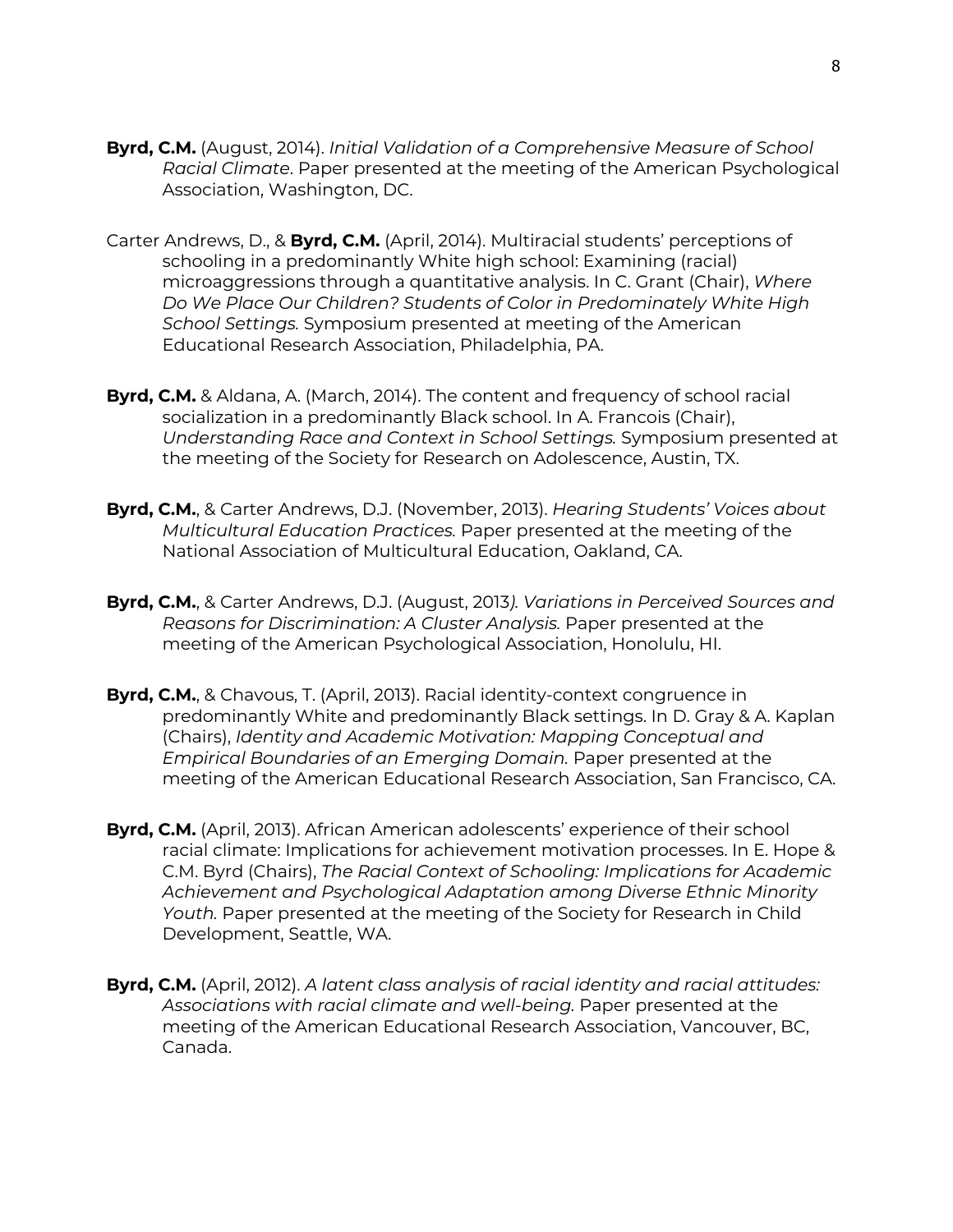- **Byrd, C.M.** (April, 2012). *Racial identity-context congruence in educational settings: How the effects of African American racial identity varies.* Paper presented at the meeting of the American Educational Research Association, Vancouver, BC, Canada.
- **Byrd, C.M.**, & Chavous, T.M. (March, 2012). How school racial climate moderates the relationship of racial identity to academic satisfaction. In A. Williams (Chair), *Identity and Education: How Adolescent Racial Identity Interacts with Context to Influence Achievement and Motivational Outcomes.* Paper presented at the meeting of the Society for Research on Adolescence, Vancouver, BC, Canada.
- **Byrd, C.M.** (August, 2011). The importance of racial attitudes and racial climate in academic and psychological outcomes. In M. Banerjee, M. & S.J. Rowley (Chairs), *The Impact of Race and Discrimination in Educational Settings during Adolescence to Young Adulthood.* Paper presented at the meeting of the American Psychological Association, Washington, DC.
- **Byrd, C.M.** (June, 2011). *Beyond intergroup contact: What's racial about the climate at an HBCU?* Paper presented at the Black Graduate Conference in Psychology, Coral Gables, FL.
- **Byrd, C.M.**, & Rowley, S.J. (March, 2010). Why racial climate and discrimination matter for academic motivation in secondary education: the roles of autonomy, belonging, and competence, in C. Cogburn & N. Hurd (Chairs), *The Interplay of Contextual and Individual Factors in Predicting African American Adolescents' Academic Achievement.* Symposium presented at the meeting of the Society for Research on Adolescence, Philadelphia, PA.
- Wong, L., & **Byrd, C.M.** (April, 2009). *Closing an achievement gap: Mathematics instruction that moderates the relationship between socioeconomic status and kindergarten mathematics learning.* Paper presented at the meeting of the American Educational Research Association Conference, San Diego, CA.
- **Byrd, C.M.**, & Chavous, T.M. (April, 2009). Racial identity and academic achievement in the neighborhood context: A multilevel analysis*,* in D.L. Hughes (Chair), *How does racial identity and discrimination matter for diverse adolescents' achievement? Longitudinal and contextual examinations.* Symposium presented at the meeting of the Society for Research in Child Development, Denver, CO.

### **SELECTED POSTER PRESENTATIONS**

Elliot, E., & **Byrd, C.M.** (August, 2019). *Understanding the Relationship Between Autonomy and Happiness for College Students.* Poster presented at the meeting of the American Psychological Association, Chicago, IL.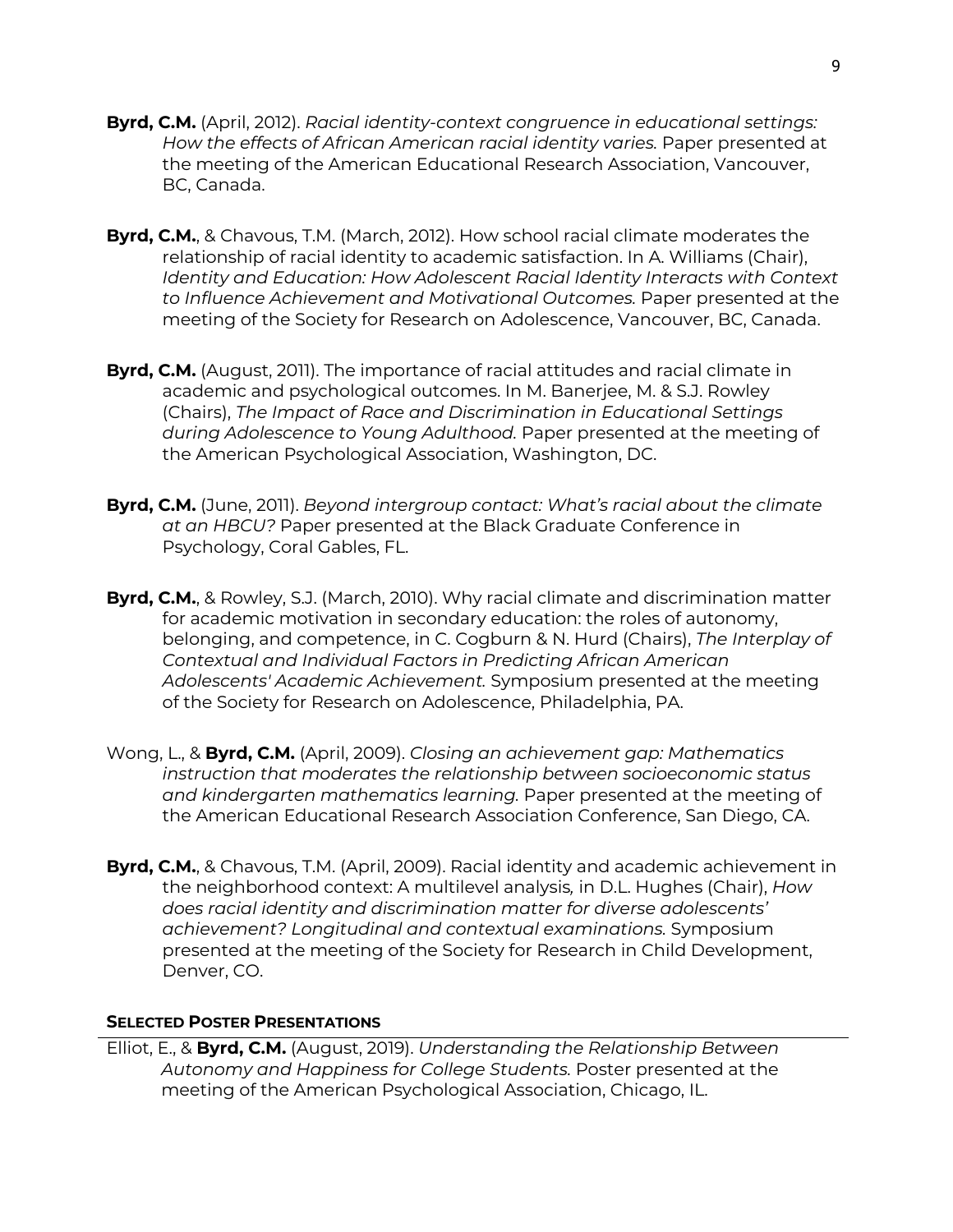- **Byrd, C. M.** (April, 2018). *Responding Effectively to Microaggressions: A Research-Based Workshop.* Poster presented at the Association for Psychological Science, San Francisco, CA.
- **Byrd, C.M.** (August, 2016). *Using a Mobile App to Report Microaggressions.* Poster presented at the meeting of the American Psychological Association, Denver, CO.
- **Byrd, C.M.** (August, 2016). *Perceptions of School Racial Socialization and Intergroup Interactions for College Student Outcomes.* Poster presented at the meeting of the American Psychological Association, Denver, CO.
- **Byrd, C.M.** (March, 2015). *Black History Month and* To Kill a Mockingbird: *Student Perceptions of School Racial Socialization Practices.* Poster presented at the meeting of the Society for Research in Child Development, Philadelphia, PA. \*Selected for Strategic Plan Poster Session.
- **Byrd, C.M.**, & Chavous, T. (March, 2013). *Racial identity-context congruence in predominantly White and predominantly Black settings.* Poster presented at the meeting of the Society for Research on Child Development, Seattle, WA.
- **Byrd, C.M.**, Hoggard, L.H., & Sellers, R.M. (August, 2011). *Situational factors in coping with racial discrimination.* Poster presented at the meeting of the American Psychological Association, Washington, DC.
- **Byrd, C.M.**, Hoggard, L.H., & Sellers, R.M. (August, 2010). *Racial discrimination: A unique stressor with unique coping responses?* Poster presented at the meeting of the American Psychological Association, San Diego, CA.
- **Byrd, C.M.**, & Rowley, S.J. (July, 2010). *The interaction of school racial climate and racial centrality on motivation for African American adolescents.* Poster presented at the meeting of the International Society for the Study of Behavioral Development, Lusaka, Zambia.
- **Byrd, C.M.** (June, 2010). *The measurement of racial identity in children: A critical review.* Poster presented at the meeting of the APA Division 45 Society for the Study of Ethnic Minority Issues Conference, Ann Arbor, MI.
- **Byrd, C.M.**, & Chavous, T.M. (2008, June). *Racial identity in the neighborhood context.* Poster presented at the National Black Graduate Conference in Psychology, Ann Arbor, MI.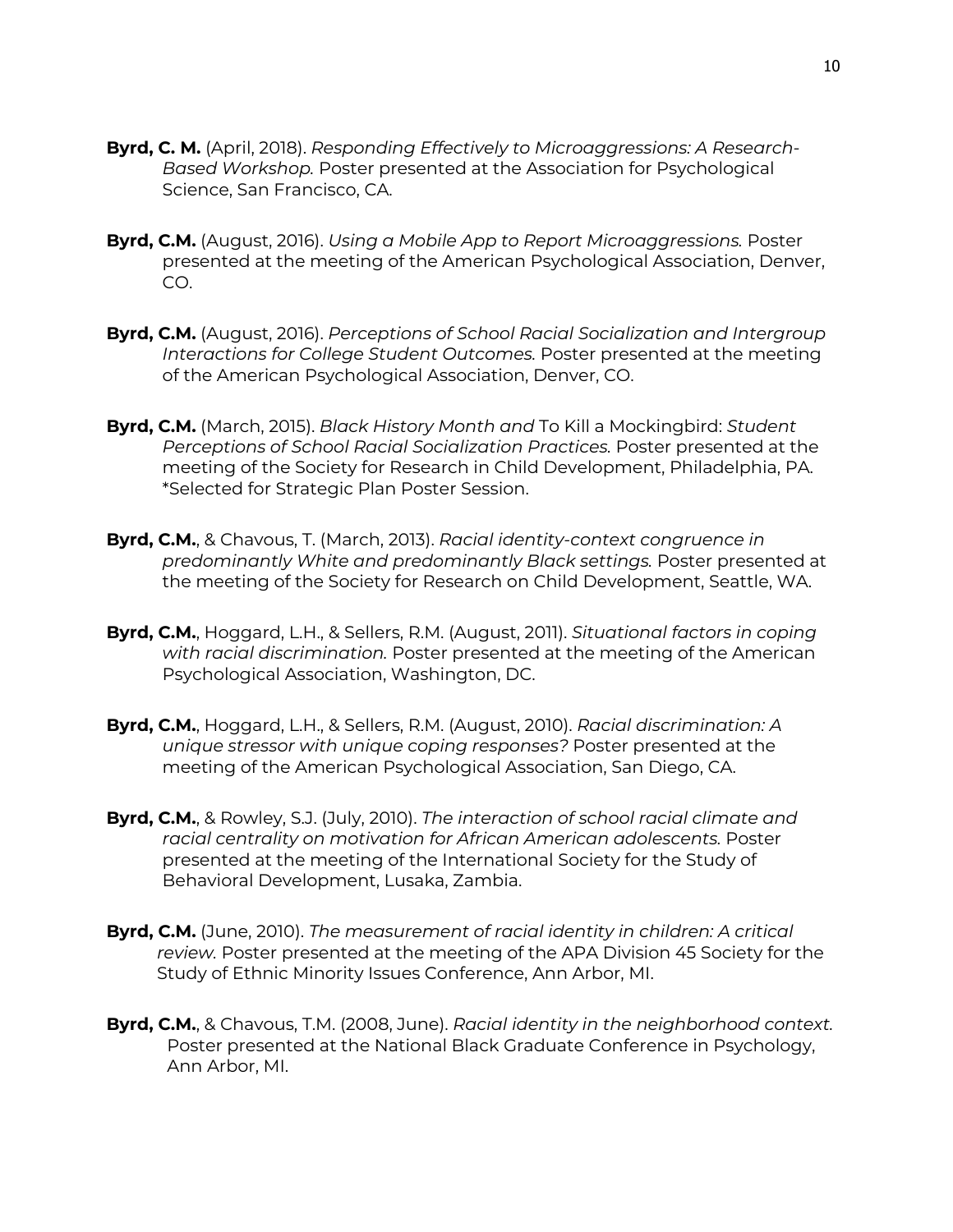#### **EXTERNAL INVITED TALKS**

| 2019 | The Racial Contexts of Schools: Interactions, Socialization, and<br><b>Adolescent Outcomes</b><br>Community Psychology Speaker Series, University of Virginia                                                                                            |
|------|----------------------------------------------------------------------------------------------------------------------------------------------------------------------------------------------------------------------------------------------------------|
| 2019 | Climate Matters: Adolescents' Experiences with School Climate<br>for Diversity<br>Diversity Colloquium, Combined Program in Education and<br>Psychology, University of Michigan                                                                          |
| 2018 | Take Action: Publishing in STEM<br><b>Ford Fellows Conference</b>                                                                                                                                                                                        |
| 2018 | The Importance of School Climate for Diversity<br>Psychology Colloguium University of Nevada, Las Vegas                                                                                                                                                  |
| 2017 | Microaggressions<br>African American Center for Academic Excellence, Humboldt State<br>University                                                                                                                                                        |
| 2017 | Race Matters in Schools: The Significance of School Racial<br>Climate and Microaggressions for Adolescents and Emerging<br><b>Adults</b><br>University of California, Berkeley Institute of Personality and Social<br>Research Colloquium Speaker Series |
| 2016 | Reporting Microaggressions through a Mobile App:<br>Longitudinal Relations with Well-Being and Academic Success<br>Health Psychology, University of California, Merced                                                                                   |
| 2014 | Learning about Race and Culture in School: Student Perspectives,<br>University of San Francisco Junior Scholar Speaker Series                                                                                                                            |

### **COURSES TAUGHT**

*Graduate Courses:* Teaching about Identities, Diversity, and Equity in K-12 and Higher Education; Classroom Discussion in Theory and Practice; Quantitative Methods in Education II; Structural Equation Modeling; Multicultural Lifespan Development; Professional Socialization in Educational Psychology; Ethnic-Racial Identity Development; Introduction to Developmental Research III

*Undergraduate Courses:* Educational Psychology; Introduction to Developmental Psychology; Research Methods in Psychology; Growing Up in Panem: Developmental Psychology of the Hunger Games; Human Diversity, Power, and Opportunity in Social Institutions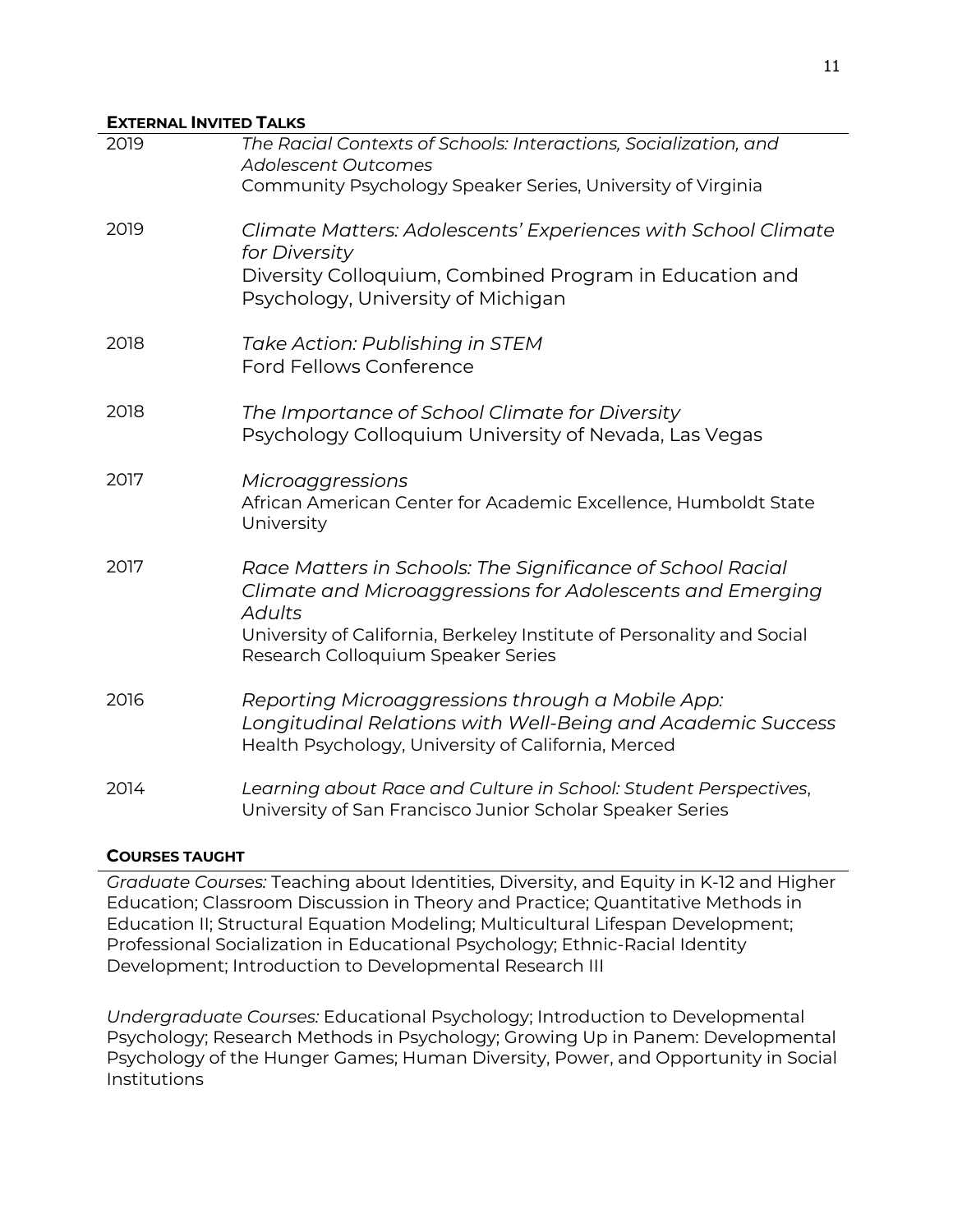### **SOFTWARE DEVELOPED**

*MicroReport:* An Android and iOS app for reporting microaggressions on a college campus (https://byrdlab.wordpress.ncsu.edu/microreport/)

*ZotNet:* A web application for creating network maps of items in a Zotero library (https://www.exitsantacruz.com/zotnet/zotnet.php)

### **AWARDS AND HONORS**

| 2019      | Society for Research on Child Development Scholar Development           |
|-----------|-------------------------------------------------------------------------|
|           | Program                                                                 |
| 2013      | Dimond Outstanding Dissertation Award                                   |
| 2013      | <b>SRCD Early Career Travel Award</b>                                   |
| 2013      | AERA Emancipation Proclamation Pre-Conference Travel Award              |
| 2012-2013 | National Center for Institutional Diversity Exemplary Diversity Scholar |
| 2011-2012 | <b>Ford Foundation Dissertation Fellowship</b>                          |
| 2009-2011 | Ford Foundation Predoctoral Fellowship                                  |
| 2007-2012 | University of Michigan Rackham Merit Fellowship                         |
| 2007      | Agnes Scott College Ayse Carden Psychology Award                        |
| 2007      | Phi Beta Kappa, National Honor Society                                  |
| 2006      | Mortar Board, National Senior Honor Society                             |
| 2005      | Psi Chi, National Psychology Honor Society                              |
|           |                                                                         |

# **INSTITUTIONAL SERVICE AND EXTENSION**

# **North Carolina State University**

| 2020-2022    | Educational Equity Program Area Coordinator                                      |
|--------------|----------------------------------------------------------------------------------|
| 2020-present | Mentor, Passport to Success Program                                              |
| 2019-2020    | Coordinator, Educational Psychology Program Area Ed Psych Lunch<br><b>Series</b> |
| 2019-2020    | <b>TELS Mentoring Committee</b>                                                  |
| 2018-present | Faculty Coordinator, #PassTheMicYouth Podcast and Blog                           |
| Fall 2019    | Facilitator, Women's Center Womxn of Color Retreat                               |
| 2019-2020    | Clinical Mental Health Counselor Search Committee                                |
| 2018-2019    | Sustainability Council Culture and Community Team                                |
| 2018-2019    | Clinical Mental Health Counselor Search Committee                                |
|              |                                                                                  |

# **University of California, Santa Cruz**

| 2015-2018 | Member, Chancellor's Diversity Advisory Council        |
|-----------|--------------------------------------------------------|
| 2016-2018 | Planning Team, "We Are Slugs!" Online Diversity Module |
| 2016-2018 | Member, Black Experience Team                          |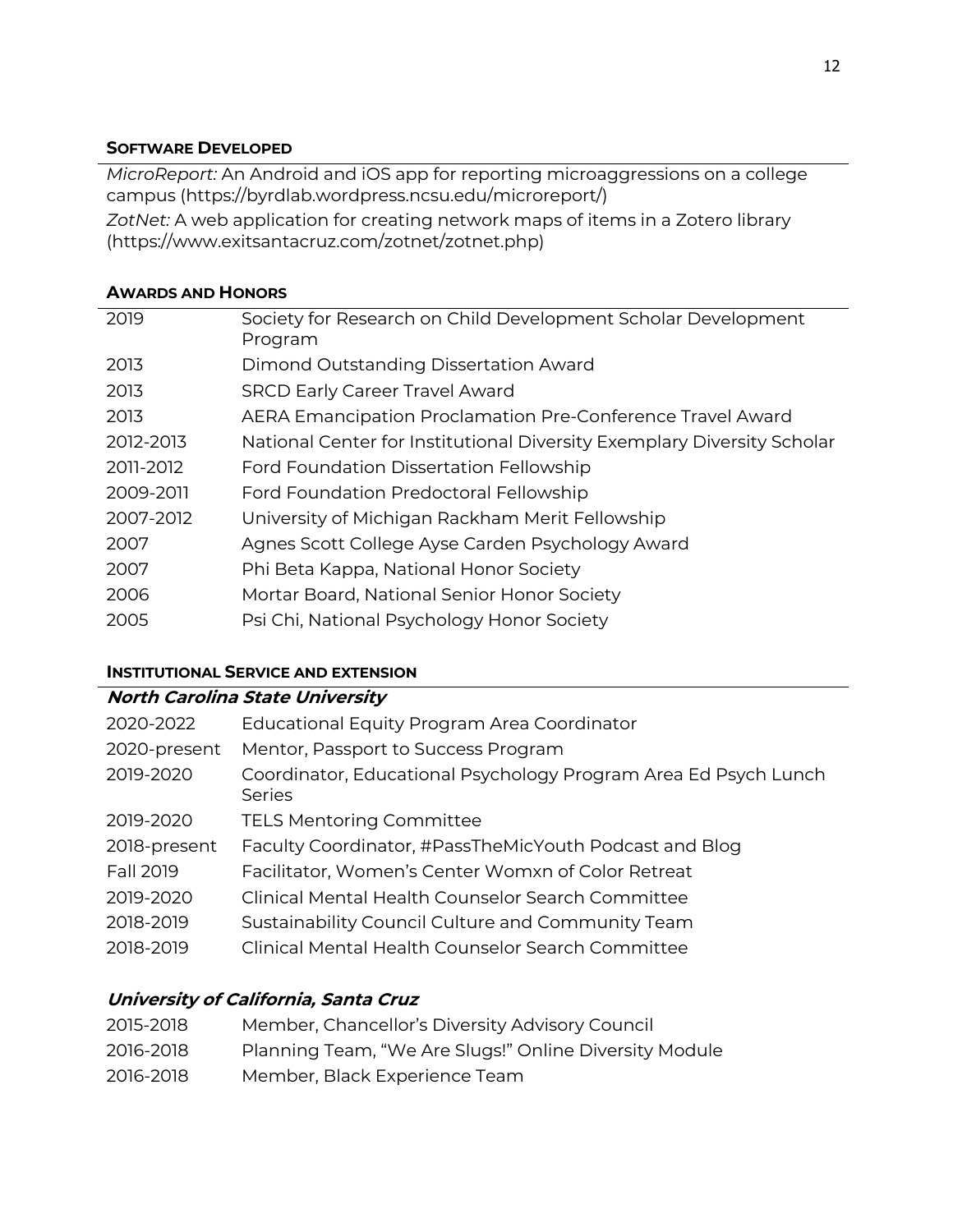| 2016-2017 | Member, Department of Psychology Diversity, Equity, and Inclusion |
|-----------|-------------------------------------------------------------------|
| 2015-2016 | Committee                                                         |
| 2015      | Social Sciences Review Committee, Dean and Chancellor's Awards    |

# **Michigan State University**

| 2013-2014 | Member, CITE Comprehensive Exams Committee |
|-----------|--------------------------------------------|
|-----------|--------------------------------------------|

- 2013-2014 Member, Doctoral Education Committee
- 2012-2013 Member, Teacher Preparation Committee

### **Program on Intergroup Relations CommonGround Program**

| 2008-2012 | Workshop Facilitator                           |
|-----------|------------------------------------------------|
| 2009-2011 | Training Retreat Large/Small Group Facilitator |
| 2009-2010 | Student Coordinator                            |

# **University of Michigan Black Student Psychological Association**

| 2010-2011 | President                                                                                                                                 |
|-----------|-------------------------------------------------------------------------------------------------------------------------------------------|
| 2009-2010 | Treasurer                                                                                                                                 |
| 2009-2010 | Recruiter: Georgia State University, Emory University, Agnes Scott<br>College, and 2010 SAEOPP McNair/SSS Scholars Research<br>Conference |
| 2008-2009 | Secretary                                                                                                                                 |

# **Combined Program in Education and Psychology**

| 2011-2012 | Curriculum Committee                      |
|-----------|-------------------------------------------|
| 2010-2011 | Chair, Recruitment Weekend Committee      |
| 2009-2010 | Admissions Committee                      |
| 2009-2010 | Executive Committee Cohort Representative |
| 2008-2009 | Colloquium Committee                      |
| 2007-2008 | Chair, Recruitment Weekend Committee      |

### **Other Service**

| Ford Foundation Fellowship Review Panelist                           |
|----------------------------------------------------------------------|
| 2020-present AERA Motivation SIG Award Committee                     |
| 2020-present Principal Reviewer, Journal of Educational Psychology   |
| 2019-present SRCD Black Caucus Awards Subcommittee                   |
| 2019-present APA Division 45 Webmaster                               |
| Consulting Editor, Cultural Diversity and Ethnic Minority Psychology |
| APA Division 15 Ad Hoc Committee on Race and Ethnicity               |
| APA Division 15 Membership Committee                                 |
|                                                                      |